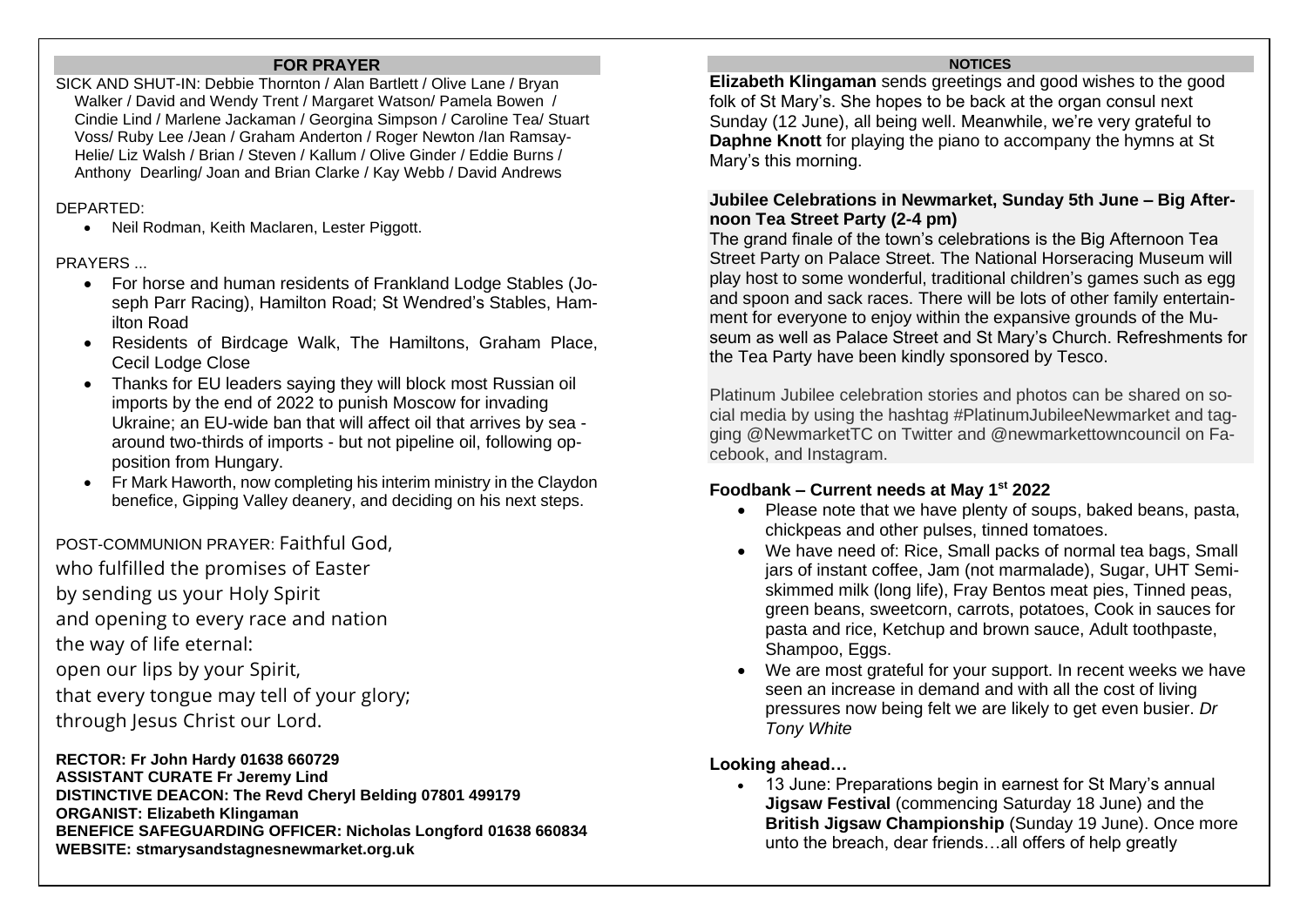appreciated. Please consult the rosters on the Bendall Memorial table at the west end of St Mary's.

## **Psalm 104.26-37: for quiet reading**

- 26 O Lord, how manifold are your works! ♦ In wisdom you have made them all; the earth is full of your creatures.
- 27 There is the sea, spread far and wide,  $\triangleleft$ and there move creatures beyond number, both small and great.
- 28 There go the ships, and there is that Leviathan  $\triangleleft$ which you have made to play in the deep.
- 29 All of these look to you ♦ to give them their food in due season.
- 30 When you give it them, they gather it;  $\triangleleft$ you open your hand and they are filled with good.
- 31 When you hide your face they are troubled;  $\triangleleft$ when you take away their breath, they die and return again to the dust.
- 32 When you send forth your spirit, they are created, ♦ and you renew the face of the earth.
- 33 May the glory of the Lord endure for ever;  $\triangleleft$ may the Lord rejoice in his works;
- 34 He looks on the earth and it trembles:  $\triangleleft$ he touches the mountains and they smoke.
- 35 I will sing to the Lord as long as I live:  $\triangleleft$ I will make music to my God while I have my being.
- 36 So shall my song please him  $\triangleleft$ while I rejoice in the Lord.
- 37 Let sinners be consumed out of the earth and the wicked be no more. ♦ Bless the Lord, O my soul. Alleluia.

Common Worship: Services and Prayers for the Church of England, material from which is included here, is copyright © [The Archbishops' Council](https://www.churchofengland.org/copyright) 2000 and published by [Church House](https://www.chpublishing.co.uk/)  [Publishing.](https://www.chpublishing.co.uk/)

**Welcome to the Benefice of St Mary's Newmarket with St Agnes' Exning Year C (according to the Common Worship Lectionary)**

> **WHITSUNDAY Sunday 5 June 2022**

**8 am Early Mass (St Mary's) 9.45 am Sung Mass (St Mary's) 11.15 am Parish Communion (St Agnes') 6.30 pm Evensong (St Mary's)**

SUNG MASS READINGS EARLY MASS READINGS (Common Worship) (Common Prayer) Psalm 104.26-36.37b\* John 14.8-17[25-27]

# Acts 2.1-11<br>John 14 15-31

HYMNS (St Mary's and St Agnes') EVENSONG 137 Psalm 33.1-12 138 Exodus 33.7-20 367 2 Corinthians 3.4-end138 495 7 89 National Anthem (all verses)

COLLECT.

God, who as at this time taught the hearts of your faithful people by sending to them the light of your Holy Spirit: grant us by the same Spirit to have a right judgement in all things and evermore to rejoice in his holy comfort; through the merits of Christ Jesus our Saviour, who is alive and reigns with you, in the unity of the Holy Spirit, one God, now and for ever.

#### A PRAYER FOR WORLD PEACE

Almighty God, from whom all thoughts of truth and peace proceed: kindle, we pray, in the hearts of all, the true love of peace and guide with your pure and peaceable wisdom those who take counsel for the nations of the earth that in tranquillity your kingdom may go forward, till the earth is filled with the knowledge of your love; through Jesus Christ your Son our Lord, who is alive and reigns with you, in the unity of the Holy Spirit, one God, now and for ever.